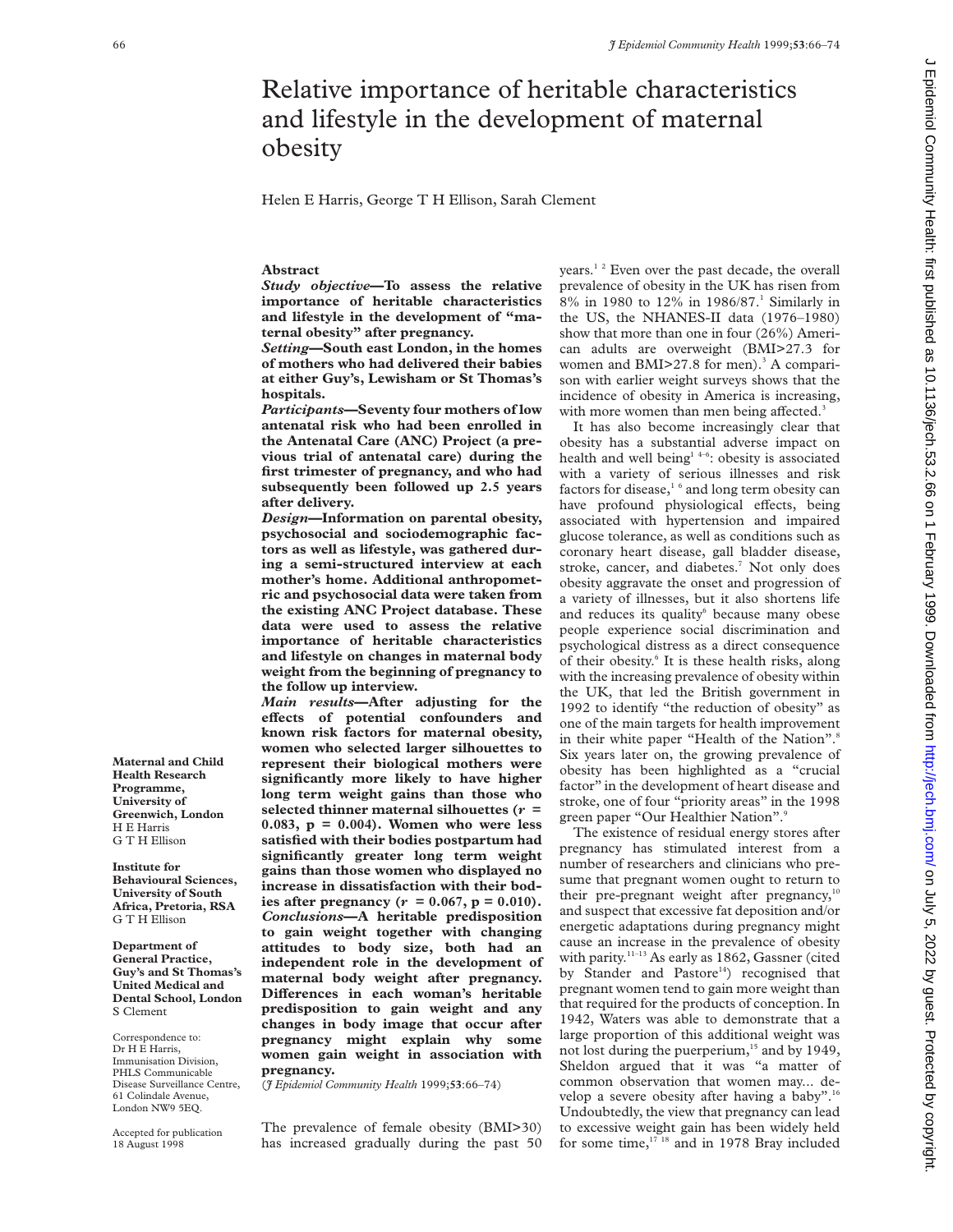pregnancy as one of four potential endocrinological causes in his aetiological classification of obesity.19

The impact of pregnancy on maternal body weight is known to be associated with a number of sociodemographic, anthropometric, and obstetric factors.20–24 However, the importance of gestational weight gain as an independent risk factor for long term weight gain<sup>23 25-30</sup> suggests that pregnancy is primarily associated with a persistent increase in body weight simply because it is a period of positive energy balance during which some women gain excessive weight.<sup>23</sup> Likewise, the strong association between long term weight gain and prepregnant body mass index  $(B\text{MI})^{25}$ <sup>28 31 32</sup> suggests that a pre-existing predisposition to obesity increases the risk of long term weight gain after pregnancy. Yet, with the exception of Cederlöf and Kaij's study of parous and nulliparous monozygotic twins,<sup>11</sup> no studies have yet investigated the influence of heritable characteristics (either genetic or social) on the development of postpartum body weight.

Changes in the postpartum psychosocial environment might also impact on maternal energy balance by influencing energy intake and energy expenditure as well as psychological well being and attitudes to weight gain. However, there have been few studies that investigated the effects of lifestyle changes on pregnancy related weight gain,<sup>31 33 34</sup> and those that have, often generated conflicting results. For example, Schauberger *et al*<sup>31</sup> showed that mothers who resumed work within two weeks of delivery retained significantly less weight at six months postpartum compared with mothers who returned to work at some later stage. However, this association between delayed re-employment and greater long term weight gain was not the result of significant differences in activity,<sup>31</sup> and Öhlin and Rössner found no association between either employment or activity and long term maternal weight gain.<sup>33</sup> It therefore remains unclear whether heritable factors or changes in lifestyle explain any of the variation in long term weight gains experienced by different women after pregnancy. The aim of this study was to assess the relative importance of heritable characteristics and lifestyle in the development of maternal obesity.

#### **Methods**

#### SAMPLE

The sample was drawn from mothers of low antenatal risk who were enrolled in the Antenatal Care (ANC) Project (a randomised controlled trial comparing two schedules of antenatal visits), $35$  and who were followed up in the ANC Project follow up study by postal questionnaire approximately 2.5 years after delivery. Women were asked on their follow up questionnaire whether they would be interested in participating in a study looking at the relation between pregnancy, motherhood, and long term maternal weight gain. Any mothers who indicated that they were interested in participating were sent full details of the present study along with a letter to obtain informed

consent. Women were eligible for inclusion in the study if: (a) they had been weighed during the first trimester of pregnancy (to provide a reliable estimate of their prepregnant weight),  $36$ and (b) they had not become pregnant since the birth of the child they carried during the ANC Project (to exclude any effect of subsequent pregnancies on their body weight). $37$ Seventy six mothers were eligible for inclusion in the study, although two cases were excluded because of missing data. Table 1 summarises the anthropometric and sociodemographic characteristics of these 74 woman. The 74 women included in this study did not differ significantly from the other mothers in the ANC Project cohort in terms of their body weight at booking  $(t = 0.76, p = 0.45)$ , parity  $(U = 94290, p = 0.44)$ , or the age at which they completed their full time education ( $\chi^2$  = 1.48,  $p = 0.48$ , yet they were significantly more likely to own their homes ( $\chi^2$  = 12.83, p < 0.001), live with their partners ( $\chi^2 = 5.12$ , p = 0.03), and were 2.3 years older than the other mothers in the ANC Project cohort  $(t = 4.03, p$ < 0.001). This comparison suggests that the mothers in the present study were somewhat unrepresentative of those in the ANC Project cohort as a whole, being slightly older, wealthier women, more of whom were living with a partner. However, the sample did not differ in those key anthropometric (booking weight) and reproductive (parity) characteristics that are known to be associated with a differential risk of maternal obesity in women from south east England.<sup>23</sup> <sup>24</sup>

#### DESIGN

Information on parental obesity and psychosocial variables, as well as on lifestyle changes and sociodemographic factors, was gathered during a semi-structured interview conducted at each mother's home (see table 2), using an interview schedule designed to give the maximum opportunity for complete and accurate communication of views between the mother and the researcher.<sup>39</sup> Additional data were taken from the original ANC Project database, which contained information from maternity case notes and maternal responses to postal questionnaires that were completed at 34 weeks gestation, 6 weeks postpartum, and 2.5 years after delivery.

Approval for the study was obtained from the ethics committees of Guy's, Lewisham, and St Thomas's hospitals, as well as from the University of Greenwich's Ethical Committee.

#### MEASURES

To control for known obstetric and sociodemographic risk factors for pregnancy related weight gain, information on maternal age, marital status, housing tenure, and parity were abstracted from the ANC Project database. To control for the association between prepregnant BMI and long term weight gain, $23\frac{28}{28}$ weight and height measurements that had been recorded during the first trimester of pregnancy were used to provide an estimate of prepregnant BMI.36 Maternal reports of gestational weight gain and current smoking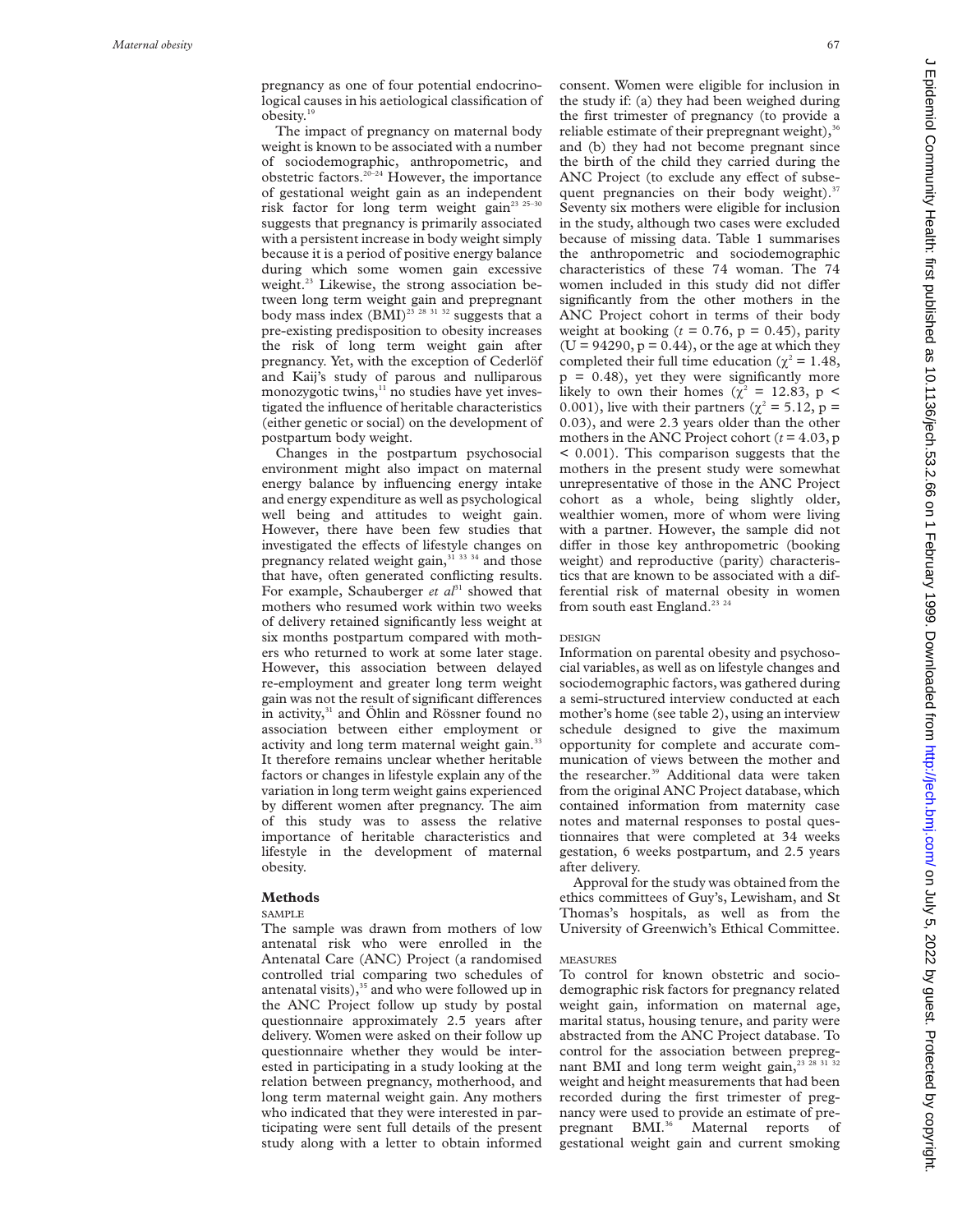| Characteristic                                | Mean $(SEM)^{\dagger}$<br>or per cent $(n)$ |
|-----------------------------------------------|---------------------------------------------|
| Maternal age $(v)$                            | $33.54(0.56)^{\dagger}$                     |
| Maternal height (m)                           | $1.64(0.01)^{†}$                            |
| Maternal weight at first antenatal visit (kg) | $66.23 (1.25)^{\dagger}$                    |
| Self reported gestational weight gain (kg)    | $12.93(0.67)^{\dagger}$                     |
| Parity at first antenatal visit               |                                             |
| $\Omega$                                      | 37.8 (28)                                   |
| 1                                             | 44.6 (33)                                   |
| $\boldsymbol{2}$                              | 12.2(9)                                     |
| $\overline{\mathbf{3}}$                       | 2.7(2)                                      |
| $\overline{4}$                                | 1.4(1)                                      |
| $\overline{2}$                                | 1.4(1)                                      |
| Smokers at first antenatal visit              | 43.2 (32)                                   |
| Currently married                             | 55.4 (41)                                   |
| Age when finished full time education         |                                             |
| 16 or $\leq$ years                            | 29.7 (22)                                   |
| $17-18$ years                                 | 31.1(23)                                    |
| 19 or $>$ years                               | 39.2 (29)                                   |
| *Current socioeconomic status                 |                                             |
| T                                             | 18.9 (14)                                   |
| $_{II}$                                       | 9.5(7)                                      |
| IIIN                                          | 16.2(12)                                    |
| <b>IIIM</b>                                   | 10.8(8)                                     |
| IV                                            | 25.7(19)                                    |
| V                                             | 13.5(10)                                    |
| X                                             | 5.4(4)                                      |
| Own or buying their home                      | 64.9 (48)                                   |
|                                               |                                             |

\*According to the Registrar General's Classification of Occupations.<sup>3</sup>

behaviour were obtained during the semistructured interview, $39$  and by linking this information to earlier reports of smoking behaviour collected during the ANC Project it was possible to identify any mothers whose smoking habits had changed during their reproductive cycle. To control for the effect of aging related weight gain, the interval between the first antenatal visit and the follow up interview was included in the analyses of long term weight gain. Finally, the gestational age at which mothers had their first antenatal weight measurement was included in the analyses, to account for any effect of gestational age on maternal body weight recorded at the beginning of pregnancy. Measurements of body weight and height were taken at the time of the interview using the same set of scales and measuring tape (Scale: Soehnle 7306.00; Tape: Microtoise 04 116), and the scales were

*Table 2 Sociodemographic, anthropometric, obstetric, heritable, psychosocial, and lifestyle variables whose role in the development of maternal obesity was examined in this study*

| Type of variable | Variable                                                                                                                                                                                                                                                                                                                         |
|------------------|----------------------------------------------------------------------------------------------------------------------------------------------------------------------------------------------------------------------------------------------------------------------------------------------------------------------------------|
| Sociodemographic | Maternal age (y)<br>Marital status (married $v \sin(\theta)$ )<br>Housing tenure (owned/buying $v$ renting/living rent free)<br>Interval from first antenatal visit to follow up interview (days)                                                                                                                                |
| Anthropometric   | Body mass index at the first antenatal visit $(kg/m2)$<br>Self reported gestational weight gain (kg)                                                                                                                                                                                                                             |
| Obstetric        | Parity (n)<br>Gestational age at the first antenatal visit (weeks)                                                                                                                                                                                                                                                               |
| Heritable        | Parental obesity $(1-9)^*$                                                                                                                                                                                                                                                                                                       |
| Psychosocial     | Parenting stress $(101-505)^*$<br>Social support network size $(0-9)^*$<br>Social support satisfaction $(1-6)$ <sup>*</sup><br>Depression $(0-30)^*$<br>Increased drive for thinness postpartum (Yes/No)<br>Increased dissatisfaction with the body postpartum (Yes/No)                                                          |
| Behavioural      | Increased access to food postpartum (Yes/No)<br>Postpartum dieting (Yes/No)<br>Dietary restraint $(1-5)^*$<br>Increased energy intake postpartum (Yes/No)<br>Decreased exercise postpartum (Yes/No)<br>Smoking status (never smoked, quit/reduced smoking, started smoking,<br>continual smoker)<br>Duration of lactation (days) |

\*Range of possible scores.

calibrated professionally to within 200 g using weights traceable to National Standards (Austin White Ltd, Northampton). Any long term changes in body weight that accompanied pregnancy were calculated as: current weight (measured at the time of the interview) minus weight measured during the first trimester of pregnancy. Information concerning parental obesity, psychosocial factors, and lifestyle changes was gathered during the semistructured interview and these variables are described in detail below:

## *"Heritable" predisposition to gain weight*

"Heritable" predisposition to gain weight was assessed using the Silhouette Technique.<sup>40</sup> This instrument asked subjects to score the degree of obesity in their parents using a series of nine silhouette drawings showing bodies of increasing obesity, ranging from very thin to very obese (numbered in order from 1 to 9). The silhouette scoring technique has been validated by correlations with BMI as offspring's selected silhouettes of their mothers have been shown to correlate well with measured maternal BMI (*r*  $= 0.74$ .<sup>40</sup>

## *Parenting stress*

The stress of parenthood was assessed using the 101 item Parenting Stress Index  $(PSI)$ ,<sup>4</sup> which was administered during the ANC Project follow up study. The PSI has proven reliability and validity as a measure of the stresses associated with parenting.<sup>41</sup>

#### *Social support after pregnancy*

Social support was assessed using the short form of the Social Support Questionnaire (SSQ6).42 The SSQ6 was developed by Sarason *et al*<sup>42</sup> and is a condensed version of the original 27 item social support questionnaire.<sup>4</sup> The SSQ6, like its predecessor, yields a structural measure of the number of supportive relationships available to an individual, and also provides an indication of satisfaction with the support available. SSQ6 has high internal consistency for both the number and satisfaction subscales, and high test-retest reliability.<sup>4</sup>

## *Depression*

Maternal depression was assessed using the Edinburgh Postnatal Depression Scale  $(EPDS)$ , $45$  which was administered by postal questionnaire during the ANC Project follow up study. The EPDS is a screening tool for detecting postnatal depression that has been validated for use outside the immediate postnatal period.<sup>46</sup> The EPDS represents a valid and reliable measure of depression that has satisfactory sensitivity and specificity.<sup>45</sup>

## *Changes in drive for thinness*

Changes in attitudes to weight gain were assessed using the drive for thinness subscale of the Eating Disorder Inventory (EDI-DT).<sup>47</sup> This scale contains seven questions that assess "concern with dieting, preoccupation with weight, and entrenchment in an extreme pursuit of thinness". This scale has established internal consistency, as well as convergent and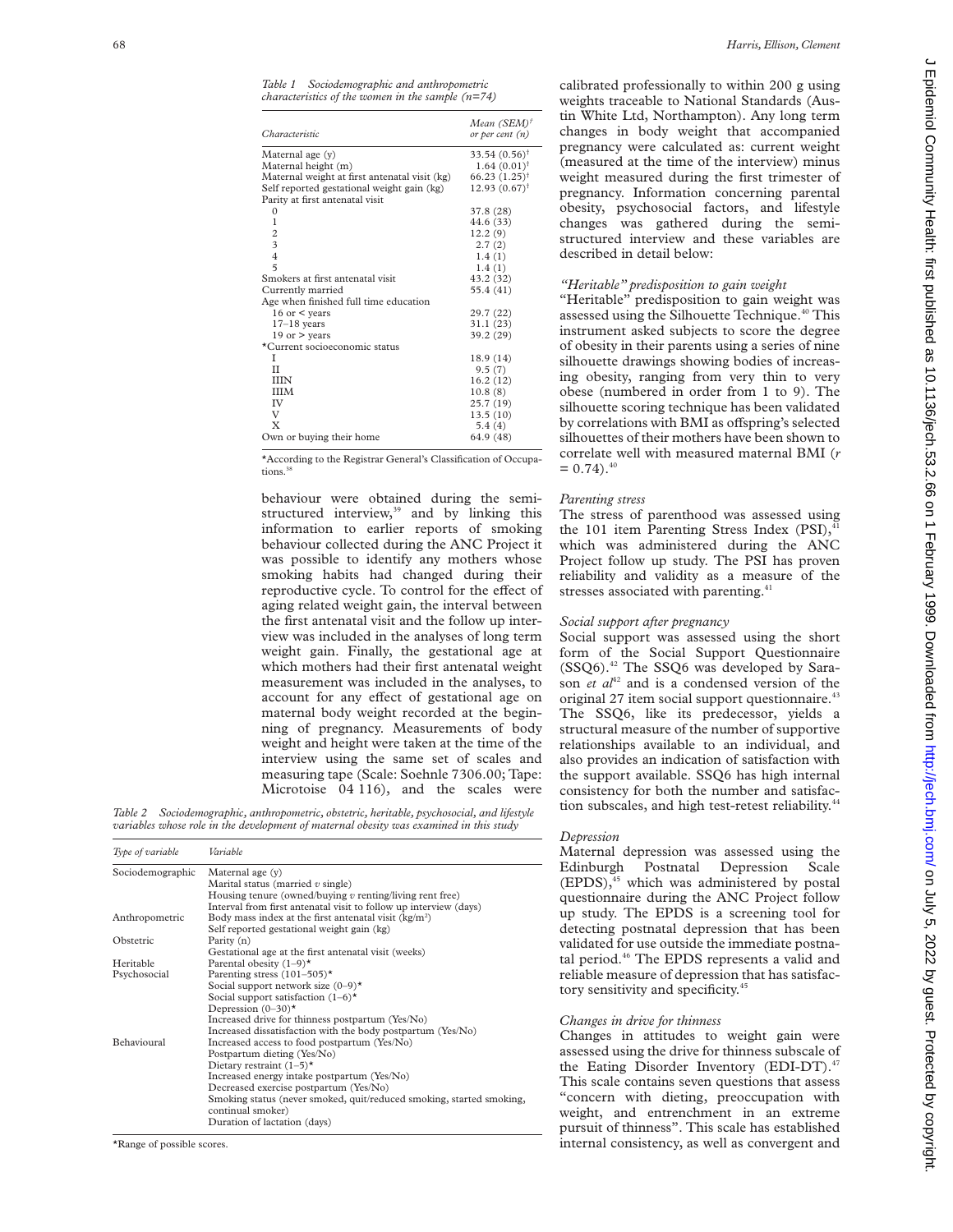*Table 3 Sociodemographic, anthropometric, obstetric, heritable, psychosocial, and behavioural characteristics of the 37 mothers with long term weight gains greater than 0.4 kg, compared with those of the 37 mothers with long term weight gains less than 0.4 kg*

| Maternal characteristic                                             | Women with long<br>term weight gains<br>< 0.4 kg | Women with long<br>term weight gains<br>> 0.4 kg |
|---------------------------------------------------------------------|--------------------------------------------------|--------------------------------------------------|
| Sociodemographic                                                    |                                                  |                                                  |
| Maternal age (y)                                                    | 33.4 $(0.8)$ <sup>*</sup>                        | 33.7(0.8)                                        |
| Married (%)                                                         | 54.1                                             | 56.8                                             |
| Own/buying home (%)                                                 | 67.2                                             | 62.2                                             |
| Duration of follow up (days)                                        | 1141.2 (20.0)                                    | 1181.8 (20.6)                                    |
| Anthropometric                                                      |                                                  |                                                  |
| BMI at first antenatal visit $(kg/m2)$                              | 25.0(0.6)                                        | 24.2(0.7)                                        |
| Self reported gestational weight gain (kg)                          | 13.14(1.07)                                      | 12.73 (0.82)                                     |
| <i><b>Obstetric</b></i>                                             |                                                  |                                                  |
| Parity at first antenatal visit (n)                                 | 0.9(0.1)                                         | 0.9(0.2)                                         |
| Gestational age at first antenatal visit (weeks)                    | 11.32(0.22)                                      | 10.73(0.27)                                      |
| Heritable                                                           |                                                  |                                                  |
| Obesity of biological mother $(1-9)$                                | 4.67(0.27)                                       | 5.14 (0.28)                                      |
| Obesity of biological father $(1-9)$                                | 4.56(0.32)                                       | 4.63(0.32)                                       |
| Psychosocial                                                        |                                                  |                                                  |
| Parenting stress (101-505)                                          | 221.8(5.9)                                       | 223.2(6.5)                                       |
| Social support network size $(1-9)$                                 | 1.94(0.22)                                       | 1.51(0.10)                                       |
| Social support satisfaction $(1-6)$                                 | 5.32(0.09)                                       | 5.28(0.11)                                       |
| Depression (0-30)                                                   | 6.62(0.92)                                       | 4.97(0.78)                                       |
| Increased drive for thinness postpartum (%)                         | 40.5                                             | 48.6                                             |
| Increased dissatisfaction with the body postpartum (%) <sup>+</sup> | 27.0                                             | 62.2                                             |
| <b>Behavioural</b>                                                  |                                                  |                                                  |
| Increased access to food postpartum (%)                             | 70.3                                             | 51.4                                             |
| Actively dieted postpartum (%)                                      | 51.4                                             | 51.4                                             |
| Dietary restraint postpartum $(1-5)$                                | 2.48(0.16)                                       | 2.47(0.16)                                       |
| Increased energy intake postpartum (%)                              | 35.1                                             | 18.9                                             |
| Decreased exercise postpartum (%)                                   | 56.8                                             | 40.5                                             |
| Smoking status (%)                                                  |                                                  |                                                  |
| Never smoked                                                        | 43.2                                             | 64.9                                             |
| Started smoking                                                     | 2.7                                              | 2.7                                              |
| Quit or reduced smoking                                             | 35.1                                             | 35.1                                             |
| Continual smoker                                                    | 18.9                                             | 18.9                                             |
| Duration of lactation (weeks)                                       | 24.5(5.2)                                        | 32.5(6.5)                                        |

\*Mean (SEM). † p=0.002.

discriminant validity.<sup>47</sup> This instrument was administered twice: once retrospectively, when women were asked to recall their feelings before they were pregnant, and again to assess their current feelings at the time of the interview. Change in drive for thinness was calculated as the difference in drive for thinness scores before and after pregnancy.

#### *Changes in body image*

Changes in body image were assessed using a self directed application of the Silhouette Technique.<sup>40</sup> Here a series of silhouette drawings, showing bodies of increasing obesity, ranging from very thin to very obese (numbered in order from 1 to 9), were presented to the respondents on a flashcard. The respondents were then invited to select the number of the image which: (a) "looks most like you just before you became pregnant", (b) "best represents what you ideally wanted to look like just before you became pregnant", (c) "looks most like you now", and (d) "best represents what you ideally want to look like now". The discrepancy in size between silhouettes selected to represent actual body size and ideal body size provided an indication of dissatisfaction with body size. Change in body dissatisfaction was calculated as the difference between body dissatisfaction before pregnancy and body dissatisfaction after pregnancy.

## *Changes in access to food after pregnancy*

Changes in access to food were assessed using maternal responses to the statement: "After my child was born, I had greater access to food throughout more of the day than I did before I became pregnant". Mothers responded to this statement by selecting the most appropriate answer from five possible responses ranging from "agree strongly" to "disagree strongly".

## *Postpartum dieting*

Postpartum dieting was assessed by recording the dichotomous response to the question: "Since the birth of your child, have you actively tried to lose weight?".

#### *Dietary restraint*

The degree of restraint that mothers exerted over their eating during the postpartum period was assessed using the Restraint Scale of the Dutch Eating Behaviour Questionnaire (DEBQ).48 This scale is directed specifically towards restricting food intake on grounds of



*Figure 1 Mean long term weight gains of the 74 women in the sample according to the number of silhouette selected to represent thier biological mothers.*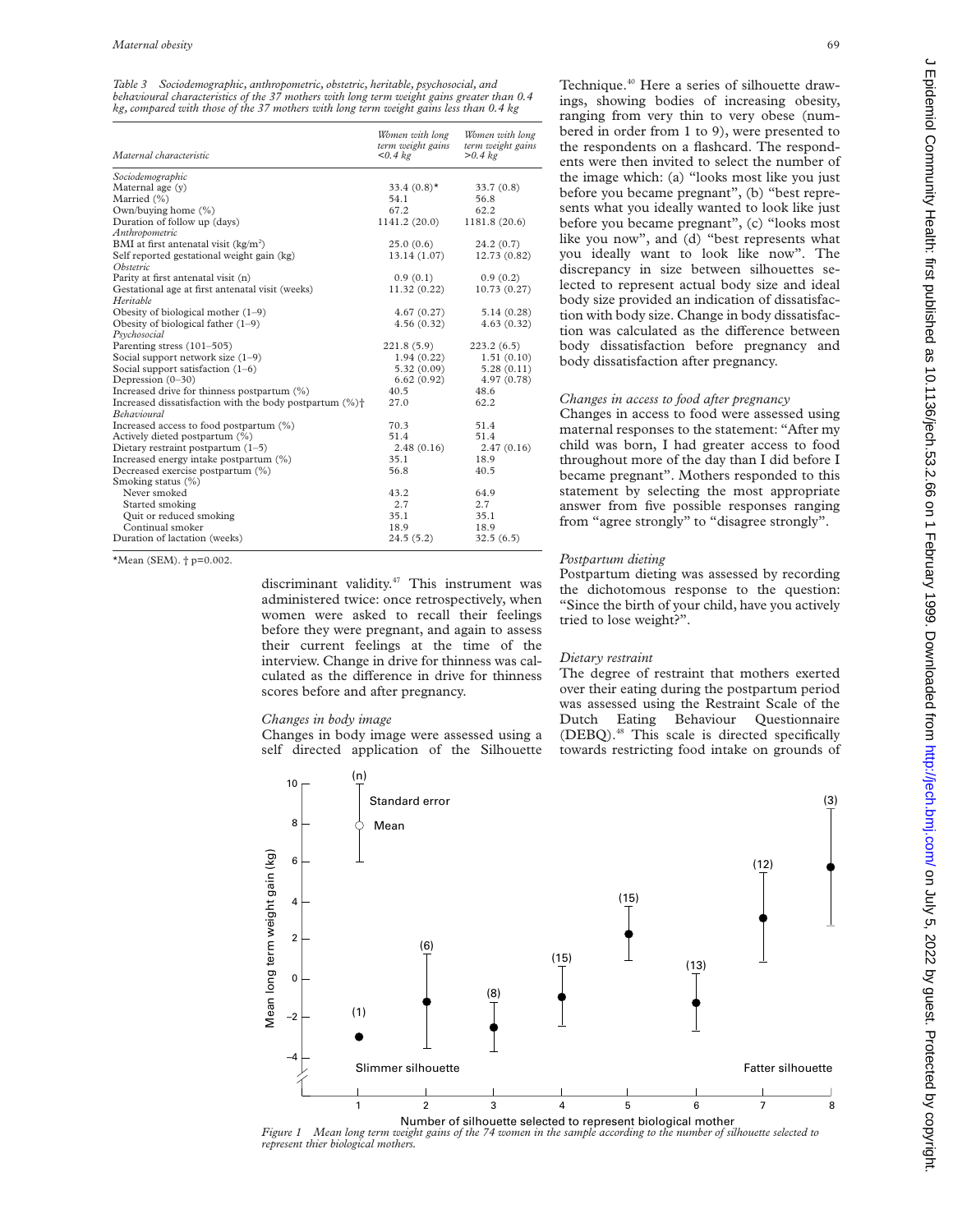*Table 4 Cross tabulated associations between parental obesity and lifestyle variables, along with potential confounders and risk factors for long term weight gain*

| Variable                                                                           |                                                                                                                                                                                                                                                                                                                                                                                          | $\mathcal{I}$ | 2           | 3               | $\overline{4}$         | 5                             | 6                                    | $\overline{7}$                              | 8                                                  | 9                                                         | 10                                                               | 11                                                                      | 12                                                                             | 13                                                                                    | 14                                                                                           |
|------------------------------------------------------------------------------------|------------------------------------------------------------------------------------------------------------------------------------------------------------------------------------------------------------------------------------------------------------------------------------------------------------------------------------------------------------------------------------------|---------------|-------------|-----------------|------------------------|-------------------------------|--------------------------------------|---------------------------------------------|----------------------------------------------------|-----------------------------------------------------------|------------------------------------------------------------------|-------------------------------------------------------------------------|--------------------------------------------------------------------------------|---------------------------------------------------------------------------------------|----------------------------------------------------------------------------------------------|
| $\mathbf{1}$<br>2<br>3<br>4<br>5<br>6<br>7<br>8<br>9<br>10<br>11<br>12<br>13<br>14 | Maternal age<br>Marital status<br>Duration of follow up<br>Prepregnant body mass index<br>Self reported gestational weight gain<br>Parity at first antenatal visit<br>Gestational age at first antenatal visit<br>Parental obesity<br>Social support network size<br>Change of body image<br>Change in access to food<br>Change in energy intake<br>Change in activity<br>Smoking status | X             | < 0.01<br>Χ | .28<br>.16<br>X | .89<br>.59<br>.86<br>X | .62<br>.77<br>.21<br>.18<br>X | .03<br>.73<br>.74<br>.71<br>.69<br>Χ | .68<br>.86<br>.18<br>.82<br>.93<br>.88<br>Χ | .91<br>.21<br>.55<br>.48<br>.90<br>.68<br>.91<br>X | .71<br>.17<br>.48<br>.06<br>.31<br>.72<br>.12<br>.55<br>X | .01<br>.55<br>.63<br>.57<br>.18<br>.23<br>.27<br>.44<br>.50<br>X | .23<br>.47<br>.53<br>.43<br>.12<br>.13<br>.29<br>.76<br>.26<br>.16<br>X | .92<br>.06<br>.69<br>.72<br>.32<br>.71<br>.98<br>.62<br>.96<br>.03<br>.79<br>X | .96<br>.65<br>.55<br>.20<br>.51<br>.15<br>.17<br>.45<br>.84<br>.00<br>.16<br>.01<br>X | .98<br>.00<br>.85<br>.20<br>.30<br>.23<br>.57<br>.59<br>.16<br>.70<br>.03<br>.66<br>.07<br>X |
|                                                                                    |                                                                                                                                                                                                                                                                                                                                                                                          |               |             |                 |                        |                               |                                      |                                             |                                                    |                                                           |                                                                  |                                                                         |                                                                                |                                                                                       |                                                                                              |

Data presented as probability p values.

weight control, and has established reliability and validity.<sup>46</sup>

#### *Changes in energy intake after pregnancy*

Changes in energy intake were assessed using maternal responses to the statement: "I eat more now than I did before I was pregnant". Again, mothers responded to this statement by selecting the most appropriate answer from five possible responses ranging from "agree strongly" to "disagree strongly".

## *Changes in activity after pregnancy*

Changes in activity were assessed using maternal responses to the statement: "I take less exercise than I did before I was pregnant". Once again, mothers responded to this statement by selecting the most appropriate answer from five possible responses ranging from "agree strongly" to "disagree strongly".

|  | Table 5 The full ANCOVA model with long term maternal weight gain (kg) as the |  |  |  |
|--|-------------------------------------------------------------------------------|--|--|--|
|  | dependant variable (Adjusted $r^2 = 0.266$ , df=16 and 73, F=2.63, p<0.01)    |  |  |  |

| Factors                                    | Adjusted long<br>term<br>maternal<br>weight gain<br>(kg) | F        | $\mathcal{P}$ |               |
|--------------------------------------------|----------------------------------------------------------|----------|---------------|---------------|
| Marital status                             |                                                          | 0.00     | 0.990         |               |
| Married                                    | 0.80                                                     |          |               |               |
| Unmarried                                  | 0.29                                                     |          |               |               |
| Increased dissatisfaction with body        |                                                          | 7.67     | 0.008         |               |
| Yes                                        | 2.77                                                     |          |               |               |
| No                                         | $-1.60$                                                  |          |               |               |
| Increased access to food                   |                                                          | 1.52     | 0.223         |               |
| Yes                                        | 1.84                                                     |          |               |               |
| No                                         | $-0.67$                                                  |          |               |               |
| Increased energy intake                    |                                                          | 2.54     | 0.117         |               |
| Yes                                        | 2.29                                                     |          |               |               |
| No                                         | $-0.30$                                                  |          |               |               |
| Decreased activity                         |                                                          | 0.64     | 0.428         |               |
| Yes                                        | 0.90                                                     |          |               |               |
| No                                         | 0.24                                                     |          |               |               |
| Smoking status                             |                                                          | 0.66     | 0.581         |               |
| Non-smoker                                 | 1.70                                                     |          |               |               |
| Quit/reduced                               | $-0.06$                                                  |          |               |               |
| Started                                    | $-0.02$                                                  |          |               |               |
| Continual                                  | $-1.87$                                                  |          |               |               |
| Covariates                                 | B                                                        | $\beta$  | SEM           | $\mathcal{P}$ |
| Maternal age (y)                           | 0.023                                                    | 0.018    | 0.178         | 0.896         |
| Duration of follow up (days)               | 0.005                                                    | 0.100    | 0.005         | 0.358         |
| Prepregnant body mass index $(kg/m2)$      | $-0.292$                                                 | $-0.189$ | 0.179         | 0.108         |
| Self reported gestational weight gain (kg) | $-0.031$                                                 | $-0.029$ | 0.120         | 0.796         |
| Parity (n)                                 | $-0.628$                                                 | $-0.101$ | 0.711         | 0.381         |
| Gestational age at booking (weeks)         | $-0.605$                                                 | $-0.151$ | 0.462         | 0.196         |
| Parental obesity $(1-9)$                   | 0.977                                                    | 0.271    | 0.384         | 0.014         |
| Social support $(0-9)$                     | $-0.680$                                                 | $-0.118$ | 0.698         | 0.334         |

#### *Duration of breast feeding*

Information on the duration of breast feeding was obtained from the ANC Project database. Here mothers had been asked by postal questionnaire at 6 weeks postpartum and again at 2.5 years postpartum if they: (a) had ever breast fed their child, (b) were currently breast feeding, and, if appropriate (c) when breast feeding had stopped.

#### STATISTICAL ANALYSIS

Data were analysed using the Statistical Package for the Social Sciences (SPSS Inc, Chicago). All data are reported as mean (SEM) or as percentages. Relations between long term weight gain and between the variables under test were assessed using independent sample *t* tests or Mann-Whitney U tests for dichotomous variables, one way analyses of variance (ANOVAs) or  $\chi^2$  tests for categorical variables, and Pearson's correlation coefficients or Spearman's rank correlation coefficients for continuous variables. The independent associations between long term maternal weight gain and the variables under test were assessed using analyses of covariance (ANCOVAs) to control for a variety of potential confounders and other established risk factors for pregnancy related weight gain (see table 2). The form of the regression was assessed by examining a scattergram of the residuals (SPSS Inc, Chicago).

## **Results**

The mothers in the sample were interviewed, on average, 2.63 (0.04) years after the birth of their child. The mean long term weight gain in association with pregnancy was 0.50 (0.71) kg so that, overall, the 74 mothers in the sample were not significantly heavier after pregnancy than they were before (95% CI: −0.89, 1.89). However, these long term weight gains were very variable, ranging from a weight loss of 13.6 kg to a weight gain of 17.7 kg.

Table 3 shows the sociodemographic, anthropometric, obstetric, heritable, psychosocial, and behavioural characteristics of the 37 mothers with long term weight gains greater than 0.4 kg (the median long term weight gain), compared with the remaining 37 mothers who had long term weight gains less than 0.4 kg. The only characteristic that was signifi-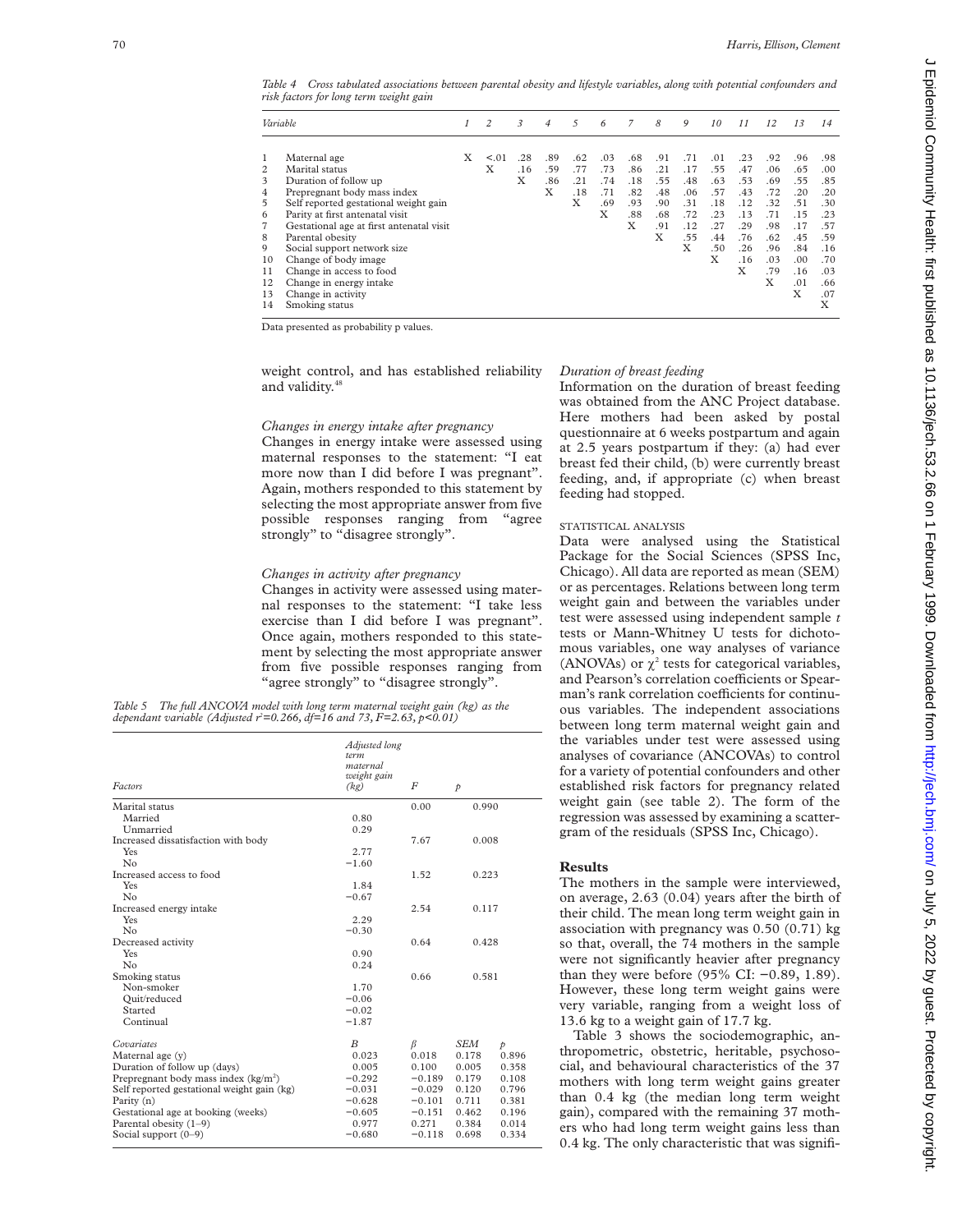*Table 6 The final ANCOVA model with the highest adjusted variance, with long term maternal weight gain (kg) as the dependant variable (Adjusted r2 =0.310, df=8 and 73, F*=5.05, *p*<<0.001)

| Factors                                 | Adjusted<br>long term<br>maternal<br>weight gain<br>(kg) | F        |       | $\mathcal{P}$ |
|-----------------------------------------|----------------------------------------------------------|----------|-------|---------------|
| Increased dissatisfaction with the body |                                                          | 7.00     |       | 0.010         |
| Yes                                     | 2.65                                                     |          |       |               |
| No                                      | $-1.18$                                                  |          |       |               |
| Increased access to food                |                                                          | 2.55     |       | 0.115         |
| Yes                                     | 2.07                                                     |          |       |               |
| No                                      | $-0.61$                                                  |          |       |               |
| Increased energy intake                 |                                                          | 3.23     |       | 0.077         |
| Yes                                     | 2.64                                                     |          |       |               |
| No                                      | $-0.26$                                                  |          |       |               |
| Covariates                              | B                                                        | ß        | SEM   | $\mathcal{P}$ |
| Duration of follow up (days)            | 0.005                                                    | 0.109    | 0.005 | 0.286         |
| Prepregnant body mass index $(kg/m2)$   | $-0.205$                                                 | $-0.132$ | 0.157 | 0.198         |
| Gestational age at booking (weeks)      | $-0.469$                                                 | $-0.117$ | 0.418 | 0.266         |
| Parental obesity $(1-9)$                | 1.054                                                    | 0.292    | 0.358 | 0.004         |
| Social support $(0-9)$                  | $-1.021$                                                 | $-0.177$ | 0.598 | 0.093         |

cantly different between these two groups was increased dissatisfaction with body image. Mothers who gained more than 0.4 kg in association with their pregnancies were more likely to have increased dissatisfaction with their bodies (62.2%) than those women with long term weight gains less than 0.4 kg (27.0%;  $\chi^2$  = 9.24, p = 0.002).

Long term weight gain after pregnancy was significantly associated with maternal reports of their biological mother's size (that is, their child's grandmother), as assessed using the Silhouette Technique of Sørensen and Stunkard<sup>40</sup>  $(r = 0.28, p = 0.030)$ . Those mothers who selected higher numbered silhouettes (representing larger biological mothers) gained significantly more weight than those mothers who selected slimmer silhouettes to represent their biological mothers (see fig 1). However, long term weight gain was not significantly associated with the silhouettes selected to represent biological fathers  $(r = 0.05, p = 0.477)$ .

Statistical associations between a heritable predisposition to obesity (as measured by parental obesity), pre-existing obesity (as measured by maternal nutritional status: BMI at the beginning of pregnancy), and each of the social, psychological and lifestyle changes that accompanied pregnancy and motherhood, have been summarised in table 4. The significant associations between these characteristics and those directly related to energy balance (such as increased access to food, increased energy intake, smoking cessation, and reduced activity) demonstrate the potential impact of "heritable" and psychosocial factors on pregnancy related weight gain. Likewise, the associations between these factors and established sociodemographic risk factors for long term weight gain (maternal age, parity, marital status, aging during the period of follow up, and gestational weight gain), demonstrate the potential for confounding that might have been responsible for the relations observed between "heritable" characteristics, psychosocial factors, lifestyle changes, and long term weight gain. For example, table 4 shows that older mothers were significantly more likely to be married  $(p < 0.001)$  and to be of higher

 $\sim$ 

Digitt. Protected by Guest. Protected by Guest. 9, 2022 by Guest. 2022 by copyright. Health popyright. Health:  $\sim$  2022 by Guest, published as 10.11360, 61.1360, 61.1366, 61.1366, 01.1999. Downloadd trom Hetri/jech.bu/int Epidemiol Community Health: first published as 10.1136/jech.53.2.66 on 1 February 1999. Downloaded from http://jech.bmj.com/ on July 5, 2022 by guest. Protected by copyright

increased levels of dissatisfaction with their bodies after pregnancy ( $p = 0.006$ ). Likewise, mothers who had increased levels of dissatisfaction with their bodies after pregnancy were significantly more likely to report eating more and taking less exercise postpartum ( $p = 0.032$ ;  $p = 0.001$ ). There was a strong trend for self reports of social support to be associated with body mass index at the beginning of pregnancy, with smaller social support networks among leaner mothers ( $p = 0.059$ ). Marital status was significantly associated with smoking status (p  $= 0.003$ ) such that married mothers were more likely to be non-smokers, whereas single mothers were more likely to have smoked throughout pregnancy and the postpartum period, and were therefore more likely to report quitting or reducing their level of smoking during pregnancy. Smoking was significantly associated with a reported decrease in access to food  $(p =$ 0.026), such that smoking throughout pregnancy and the postpartum period was associated with decreased access to food after pregnancy, whereas never smoking, quitting or reducing the level of smoking were associated with increased access to food after pregnancy. This might explain why there was also a strong trend for married women to report increasing their energy intake after pregnancy  $(p =$ 0.064), as they were less likely to smoke (see above). Reports of increased energy intake after pregnancy were significantly associated with reports of decreased activity postpartum  $(p =$ 0.008).

parity ( $p = 0.027$ ), but less likely to have

To establish whether there were any associations between parental obesity, psychosocial changes, energetic behaviour, and long term weight gain that were independent of established risk factors for weight gain, an analysis of covariance was conducted to control for potential confounding. The variables included in the ANCOVA were chosen to provide an appropriate sample of those "heritable" characteristics (parental obesity), psychosocial factors (social support and dissatisfaction with body image), and lifestyle changes (increased access to food, increased energy intake, and decreased activity) that were most strongly related to long term weight gain. Additional variables were selected to control for potential confounding between these and established risk factors for long term weight gain (that is, marital status, maternal age, parity, nutritional status at the beginning of pregnancy, gestational weight gain, and changes in smoking status). Gestational age at which body weight was first recorded early in pregnancy and the duration of follow up between this initial weight measurement and that recorded at the postpartum interview were also included in the ANCOVA to account for any differences between mothers that might have influenced their estimated prepregnant weight or the amount of time over which subsequent weight gain might have occurred.<sup>24</sup>

A variety of maternal characteristics were associated with long term maternal weight gain and together these accounted for 26.6% of the adjusted variance in long term maternal weight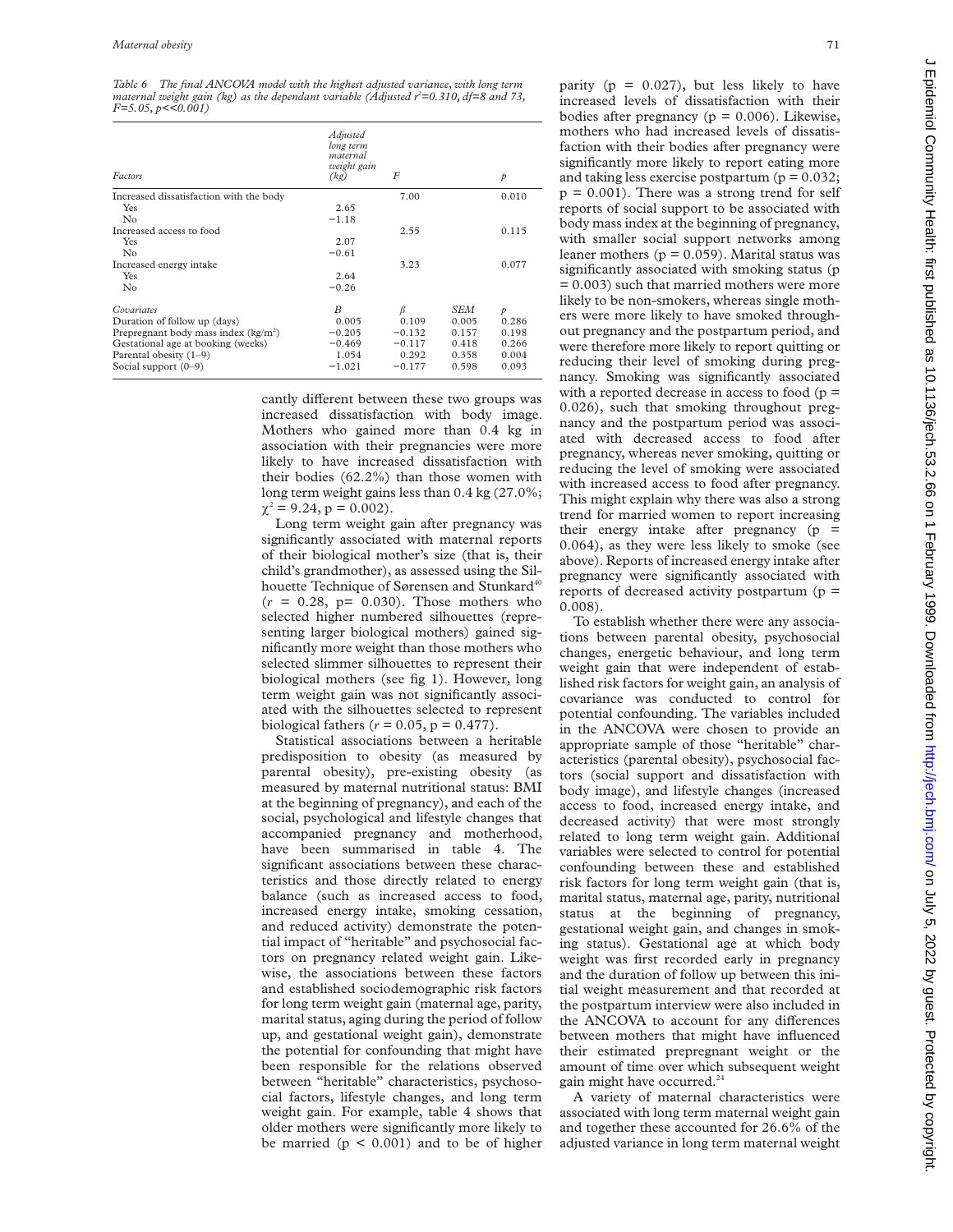gain (see table 5). To improve the predictive power of the ANCOVA model, those variables that explained the least amount of variance were removed one by one, in a backward, stepwise approach, until the model with the highest adjusted variance was obtained. Marital status  $(r^2 < 0.001)$ , maternal age  $(r^2 < 0.001)$ , self reported gestational weight gain  $(r^2 = 0.001)$ , decreased activity ( $r^2$  = 0.006), smoking status  $(r^2 = 0.027)$ , and parity  $(r^2 = 0.008)$  were all removed from the original model. The final model contained eight variables that explained 31.0% of the adjusted variance in long term maternal weight gain (table 6). Of these variables, increased dissatisfaction with body image  $(r^2 = 0.067, p = 0.010)$  and parental obesity ( $r^2 = 0.083$ ,  $p = 0.004$ ) were both independently associated with long term changes in maternal body weight (see table 6). Mothers who felt more dissatisfied with their bodies after pregnancy had significantly greater long term weight gains. Likewise, those mothers who selected larger silhouettes to represent their biological mothers gained significantly more weight in association with pregnancy. Modest trends towards higher long term weight gains were also observed among women who (a) felt they ate more postpartum than they did before they were pregnant ( $p = 0.077$ ), and (b) had smaller social support networks (p  $= 0.093$ .

#### **Discussion**

The results of this study suggest that a heritable predisposition to gain weight and changes in attitude towards body size might both have an independent role in the development of maternal body weight after pregnancy. After adjusting for the effects of potential confounders and known risk factors for maternal obesity, women who selected more obese silhouettes to represent their biological mothers were significantly more likely to have higher long term weight gains than those who selected less obese silhouettes to represent their biological mothers. This suggests that some component of heredity determines why some women gain more weight than others in association with pregnancy. A number of previous studies have shown that the familial resemblance of obesity has a genetic component that may be inherited, $40$ <sup>49–51</sup> with twin and adoption studies indicating that genes play a major part.<sup>49</sup> However, it is also possible that offspring "inherit" lifestyles that predispose them to gain weight by adopting similar eating habits and exercise patterns to those of their parents. The absence of an association between long term maternal weight gain and the size of the biological father suggests that inherited maternal attitudes to body weight and weight gain, as well as postpartum lifestyle, might be the underlying cause of the association between the long term weight gain and maternal body size, rather than any genetic characteristic inherited from both parents. Nevertheless, it is likely that both processes have a part to play.

The ANCOVA models also showed that mothers who were more dissatisfied with their bodies postpartum had significantly greater

#### KEY POINTS

- $\bullet$  In a contemporary sample of British mothers most women failed to display a net increase in body weight two and a half years after their pregnancy.
- $\bullet$  A sizeable minority of women (17.6%) had net long term weight gains of more than 5 kg.
- Women with overweight or obese biological mothers were at increased risk of long term weight gain.
- **•** Excess weight gain after pregnancy was associated with increased dissatisfaction with body size.

long term weight gains than those mothers who displayed no increase in dissatisfaction with their bodies after pregnancy. This association suggests either (a) that increased body image dissatisfaction predisposes mothers to gain more weight in association with pregnancy or (b) that mothers who gained more weight after pregnancy were more dissatisfied with their bodies. Bivariate correlation analyses showed that mothers who were more dissatisfied with their bodies postpartum, were also more likely to have reported an increase in energy intake after pregnancy. While it is impossible to determine the causal direction of these relations, previous analyses have demonstrated significantly higher levels of depression among women with increased body dissatisfaction after pregnancy.<sup>52</sup> It might therefore be that the changes in body image that occur after pregnancy lead to depression and reduced self esteem, which in themselves are known risk factors for increased energy intake,<sup>53</sup> particularly in women.<sup>54 55</sup>

After accounting for parental obesity and increased dissatisfaction with body image after pregnancy, a modest trend was observed for higher long term weight gains among women who felt they ate more postpartum than they did before they were pregnant (see table 6). Mothers who felt they had increased their energy intake after pregnancy had long term weight gains that were, on average, 2.9 kg greater than those of mothers who felt they had not increased their energy intake after pregnancy. This may be important because more than a fifth of the mothers in the sample reported increasing their energy intake after the birth of their child. These changes in food intake must play an important part in long term weight gain because more than 13% of the mothers who reported increasing their energy intake after pregnancy were newly classified as overweight or obese (BMI > 26.0)  $kg/m<sup>2-5</sup>$ ) after pregnancy. This finding confirms Öhlin and Rössner's observation that weight retention at one year postpartum was greater among mothers who reported increasing their energy intake both during and after pregnancy.<sup>33</sup>

It has been suggested that mothers may be at increased risk of weight gain because they have greater access to food after their children are  $born<sub>2</sub><sup>21</sup>$  and tentative evidence to support this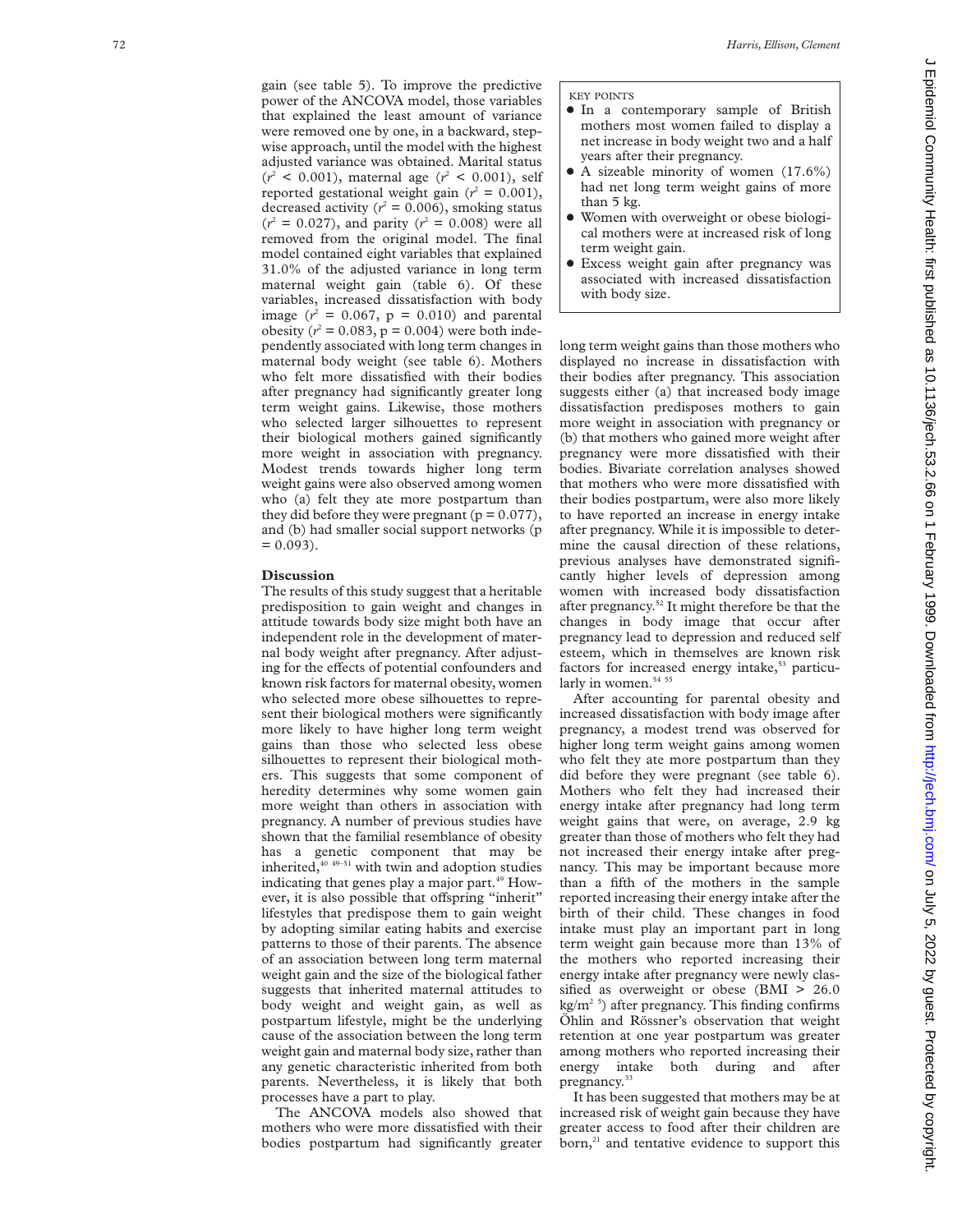hypothesis came from a previous descriptive study<sup>52</sup> that suggested that mothers with increased access to food might be more vulnerable to postpartum weight gain. However, the ANCOVA models (see tables 5 and 6) showed no significant independent association between increased access to food and long term maternal weight gain. Changes in access to food that are independent of changes in energy intake are likely to simply reflect changes in the amount of time spent at home or in the preparation of food, and while the amount of time spent at home might provide a crude proxy for activity, a measure of self reported changes in activity had already been included in the ANCOVA model. If access to food had served as a proxy for time spent at home, it is perhaps not surprising that there was no independent association between a reduction in these measures of activity and long term maternal weight gain, and this finding is consistent with previous studies by Schauberger *et al*, <sup>31</sup> Öhlin and Rössner<sup>33</sup> and Walker.<sup>34</sup> Although a crude association between reduced activity postpartum and increased weight gain is evident in an earlier study,<sup>52</sup> this may have been the result of confounding with energy intake, because reported increase in food intake was significantly correlated with a reported decrease in activity (see table 4). Likewise, the predominantly sedentary lifestyles of most European and North American women<sup>56</sup> might well explain the reduced importance of activity in maternal energy balance among these women. These results, and those of previous studies, 31 33 34 suggest that changes in energy intake rather than energy expenditure are more critical determinants of postpartum weight gain in women living in these settings.

Smoking is known to suppress appetite and has been shown to be associated with lower food intakes during pregnancy.<sup>57 58</sup> Furthermore, quitting smoking has been linked to subsequent weight gain.<sup>59 60</sup> In this study however, changes in smoking status had no significant independent effect on long term changes in maternal body weight. When the adjusted maternal weight gains for women of different smoking status are examined (see table 5), non-smokers, as expected, tended to gain more weight in association with their pregnancies (3.6 kg more on average) than those mothers who smoked continually throughout pregnancy and the postpartum period. Nevertheless, mothers who reported quitting or reducing their level of smoking during pregnancy did not have weight gains that were higher than those of their smoking or nonsmoking peers. While this might reflect the inherent inaccuracies of maternal reports of smoking behaviour, $61/62$  the small numbers of mothers who reduced their level of smoking (n  $= 24$ ) or started smoking (n = 2) in this study may not have provided a representative view of how changes in smoking behaviour influence maternal weight gain.

As an established risk factor for long term weight gain<sup>23 25-30</sup> it is surprising that there was no independent association between gestational weight gain and maternal obesity in this study. To some extent this might have been because of the minimal variation in gestational weight gains observed (95% CI: 11.6, 14.2). Alternatively, it may have been the result of inherent inaccuracies in the maternal reports of gestational weight gain that were used to provide an estimate of weight gain during pregnancy. In the absence of comprehensive antenatal weight measurements, there was no alternative but to rely on these maternal reports of gestational weight gain. Nevertheless, to assess the accuracy of these, the medical records of all 74 mothers were re-examined to identify any with sufficient weight measurements to calculate gestational weight gain. When the recorded gestational weight gains of these eight mothers were compared with their self reported gestational weight gain, the correlation explained only two thirds of the variance in reported weight gain ( $r^2 = 0.666$ ; p > 0.05), which is probably insufficiently precise to identify the true importance of gestational weight gain to long term weight gains.

While the results of this study show that a heritable predisposition to gain weight together with changes in body image explain some of the changes in body weight associated with pregnancy, social support also seemed to be somehow related to the development of maternal body weight after pregnancy. Mothers with fewer supportive relationships tended to have higher long term weight gains than those with larger social networks ( $p = 0.093$ ). As compensatory eating may be a more common phenomenon among mothers who feel isolated and lonely during the postpartum period,<sup>63</sup> it has been suggested that weight loss after delivery might depend upon the amount of social support each mother receives. Although the association between social support and long term weight gain failed to reach significance (see table 6), the modest trend observed was independent of potential confounders and other risk factors for pregnancy related weight gain.

A number of methodological limitations might have influenced the findings of this study, and for this reason the associations observed between changes in lifestyle and long term maternal weight gain remain tentative. Firstly, information on prepregnancy eating habits and activity patterns were gathered retrospectively and may have been subject to recall bias. In particular, retrospective recall of certain behaviours might have introduced bias if mothers misreported these behaviours as post hoc justification for any weight gains they had experienced. However, by using data contained within the ANC Project database, it was possible to minimise the amount of information collected retrospectively. Secondly, the study design enabled the authors to describe associations between long term weight gain and the variables under test, but not to establish causality. Subsequent intervention studies would be necessary to establish the direction of these associations. Finally, the sample constitutes a relatively small group of women who were not entirely representative of the original ANC study cohort. However, the sample did not differ in those key anthropometric (booking weight) and reproduc-